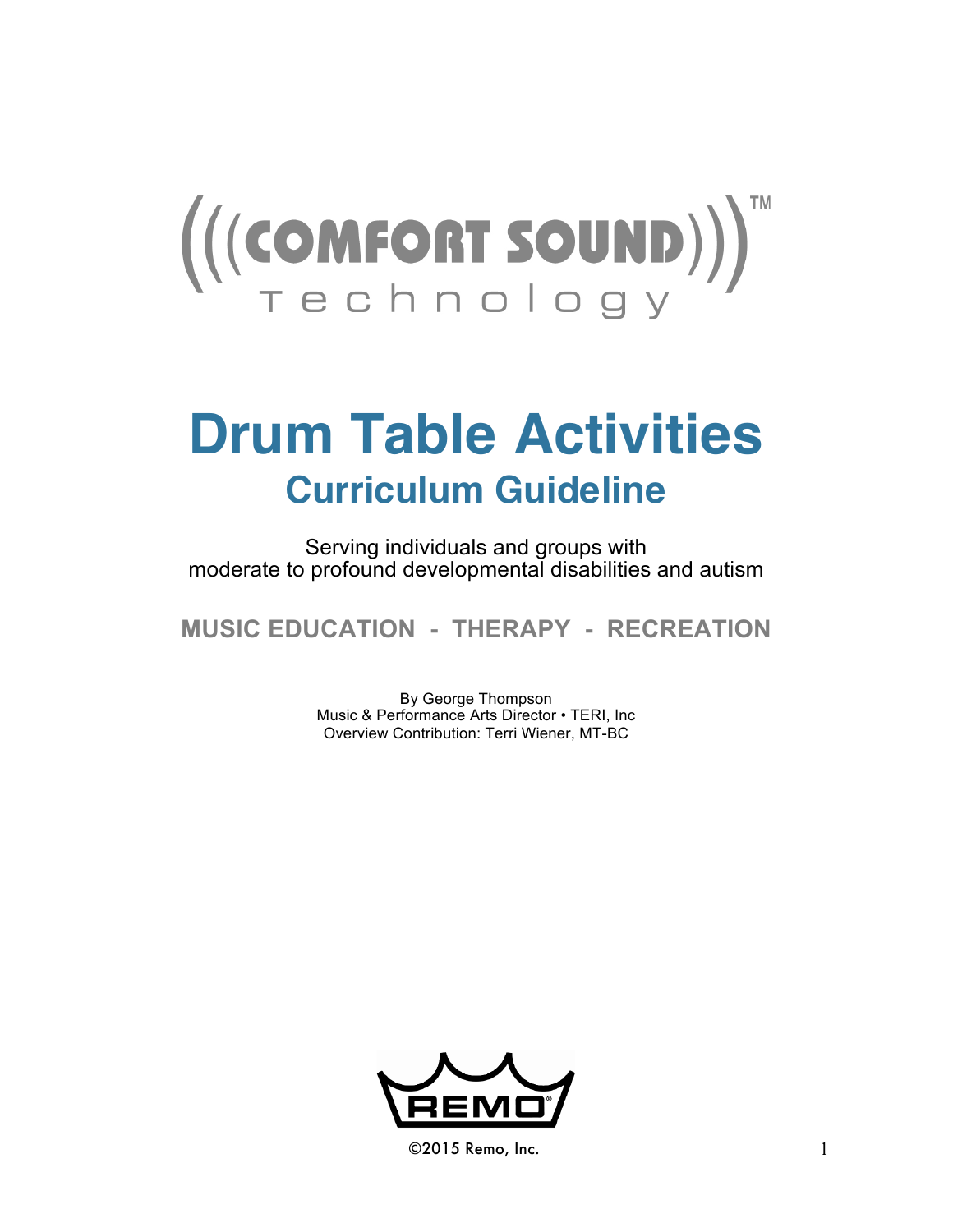## Drum Table Activities Curriculum Guideline

For use with individuals with moderate to profound developmental disabilities and autism

## **Introduction**

This curriculum and guideline was formulated by George Thompson, Performance Arts Director, TERI Inc, and Terri Wiener, MT-BC in collaboration with Remo, Inc. to provide constructive, stimulating and structured music education and therapeutic activities utilizing drums with Comfort Sound Technology™ for individuals/groups with moderate to profound developmental disabilities and autism.

## **Overview**

#### **Rationale**

The purpose of this curriculum is to provide a printable, practical guideline for teachers, parents, therapists and other relevant persons for effective usage of activities presented in video series and lesson plans. The content and activities are designed specifically to include adaptive music education, music therapy (by a boardcertified music therapist) and fun recreational music participation.

This multidisciplinary method provides well-rounded approaches that can be highly effective tools for working on: social skills, music and education goals, selfexpression, behavior modification and self-confidence.

The videos are intended to provide a starting point for activities using the Drum Table with Comfort Sound Technology in homes with families or in schools with educators or direct care providers. For in-depth therapeutic applications, please contact the Certification Board for Music Therapy, to locate a board certified music therapist near you.

#### **Vision**

We envisage that in using this guideline, lesson plan activities, and instructional videos that each participant will be given the opportunity to develop their music/social skills and competencies to their full potential, appropriate to their age and ability in a safe and supportive environment.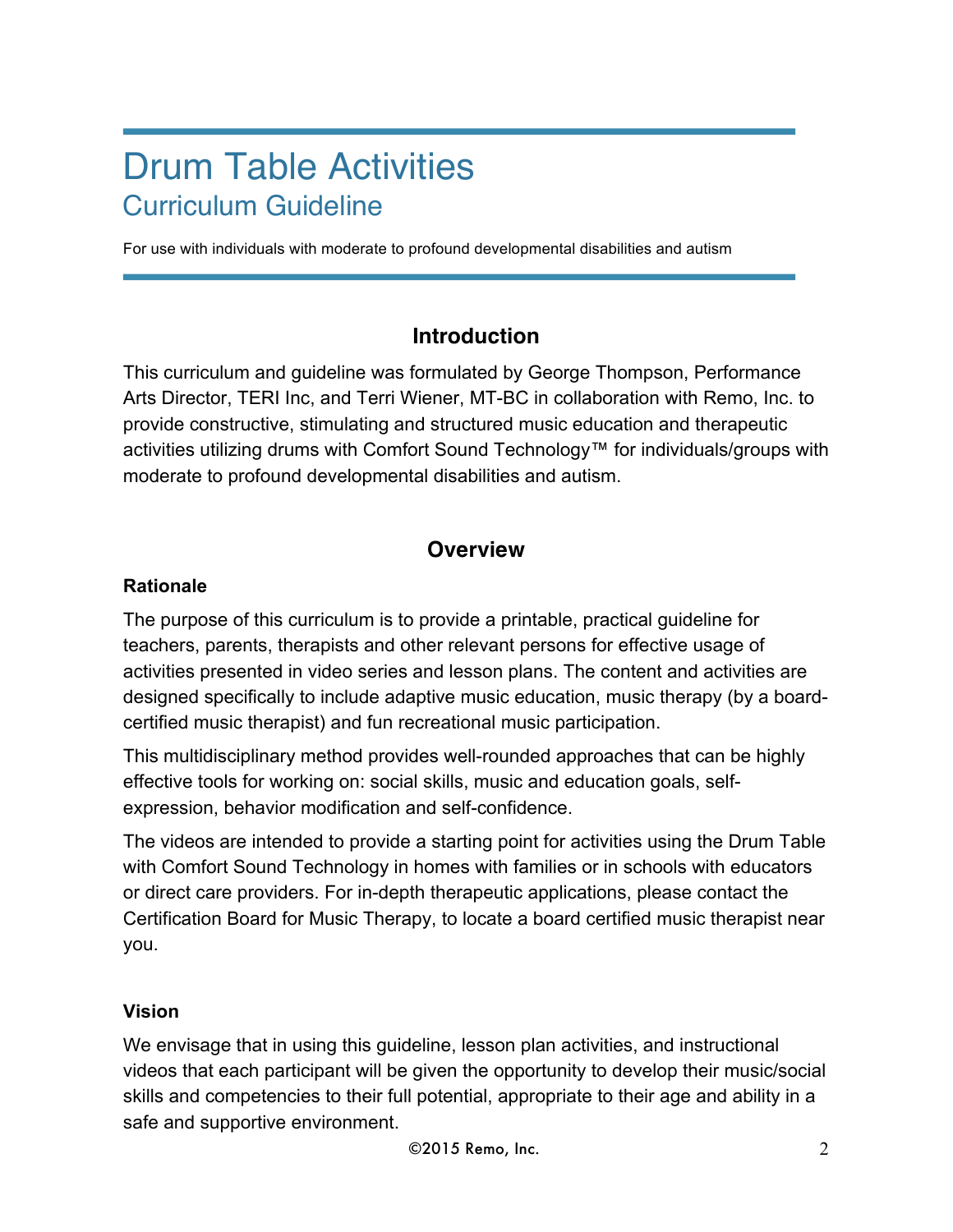## **Curriculum Goals**

The Drum Table Activity Series can be used to promote and facilitate various areas of development both verbally and nonverbally. The videos and lessons provide engaging non-sequential activities that provide gradual and successful acquisition of social/intellectual and physical development through playing music.

The primary goal of this curriculum guideline is to provide effective strategies, guidelines, and resources to facilitate the delivery of these lessons. (Appendix 1: *Targeted Skill Areas,* Appendix 2: *Keys to Success*).

#### **Structure and Format**

This flexible curriculum for the Drum Table with Comfort Sound Technology, highlights 3 disciplines:

- Music Therapy
- Music Education
- Recreational Music

Each discipline is represented in 10 non-sequential lesson plans/activities designed for classroom and home settings.

The curriculum is specifically developed to address 7 targeted skill areas (details Appendix 1: *Targeted Skill Areas*):

- Communication
- Academic
- Cognitive
- Sensorimotor
- Social/Emotional
- Performance
- Recreational

Each lesson will address 3 of the 7 skill areas to promote and facilitate various areas of development. All lessons are formatted to be downloaded and printed. All lessons are also demonstrated and discussed in accompanying video.

The curriculum is designed to be adaptive and modifiable to specific participants or group needs. As they progress through the lessons, participants will experience opportunities to refine and develop their skills, abilities, knowledge and appreciation in each section.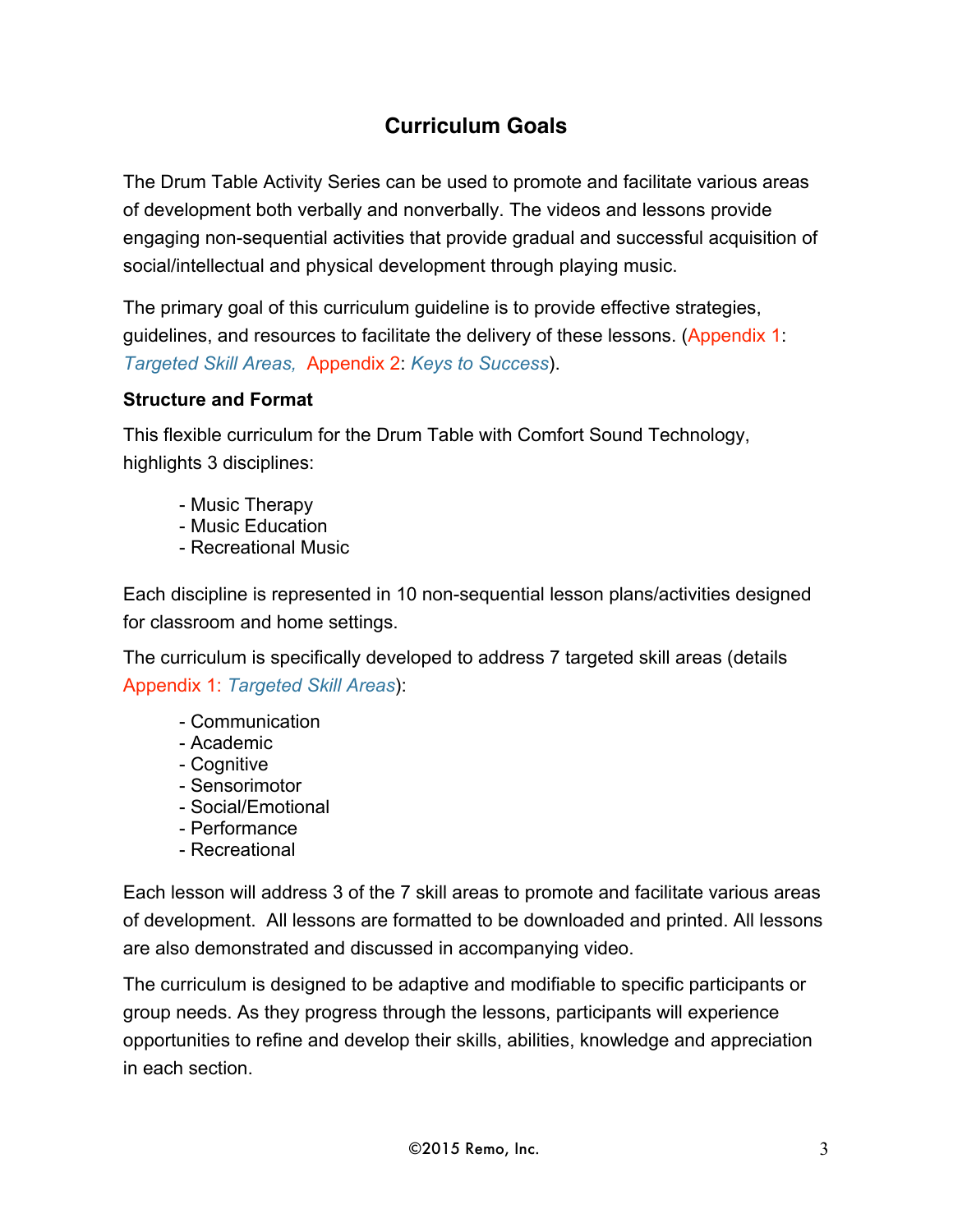## **Physical Resources-Facilities**

The 10 lessons can be offered in a music room, classroom or residential/home environment.

- Music Rooms suitable for all groups especially more mobile or larger groups
- Class Rooms used for smaller, less ambulatory groups, or schedule conflicts
- Residential or Private Family Homes used for effective collaboration with schools or homeschool settings

#### **Equipment and Materials Needed**

- Most lesson activities use 40", 30", and 22'' Drum Tables with varying numbers of mallets.
- Some lesson developments require additional percussion items (i.e. -maracas, shakers, and hand drums)
- CD player
- Dry erase board or chalk board
- Paper and pencils/pens
- iPads
- Visual Cues/Mayer-Johnson Symbols

#### **Approaches and Methodologies**

The videos and lessons use a combination of the following approaches:

- Direct teaching approach
- Systematic instruction
- Guided discovery approach
- Integration
- Passive participation
- Peer tutors

The use of these methods will encourage maximum participation by the participant through group work, individual, pair, group play, and station teaching.

#### **Structure of a lesson:**

Warm Up ------- Main Activity ------- Cool Down Review/Development

## **Lesson format:**

Lessons begin with a warm up and an introduction of activity. Then the targeted skill areas are defined and clear instructions for each step of the activity are given. Lessons build throughout the successive implementation of the activity. After completion the lesson is reviewed and possible developments are discussed.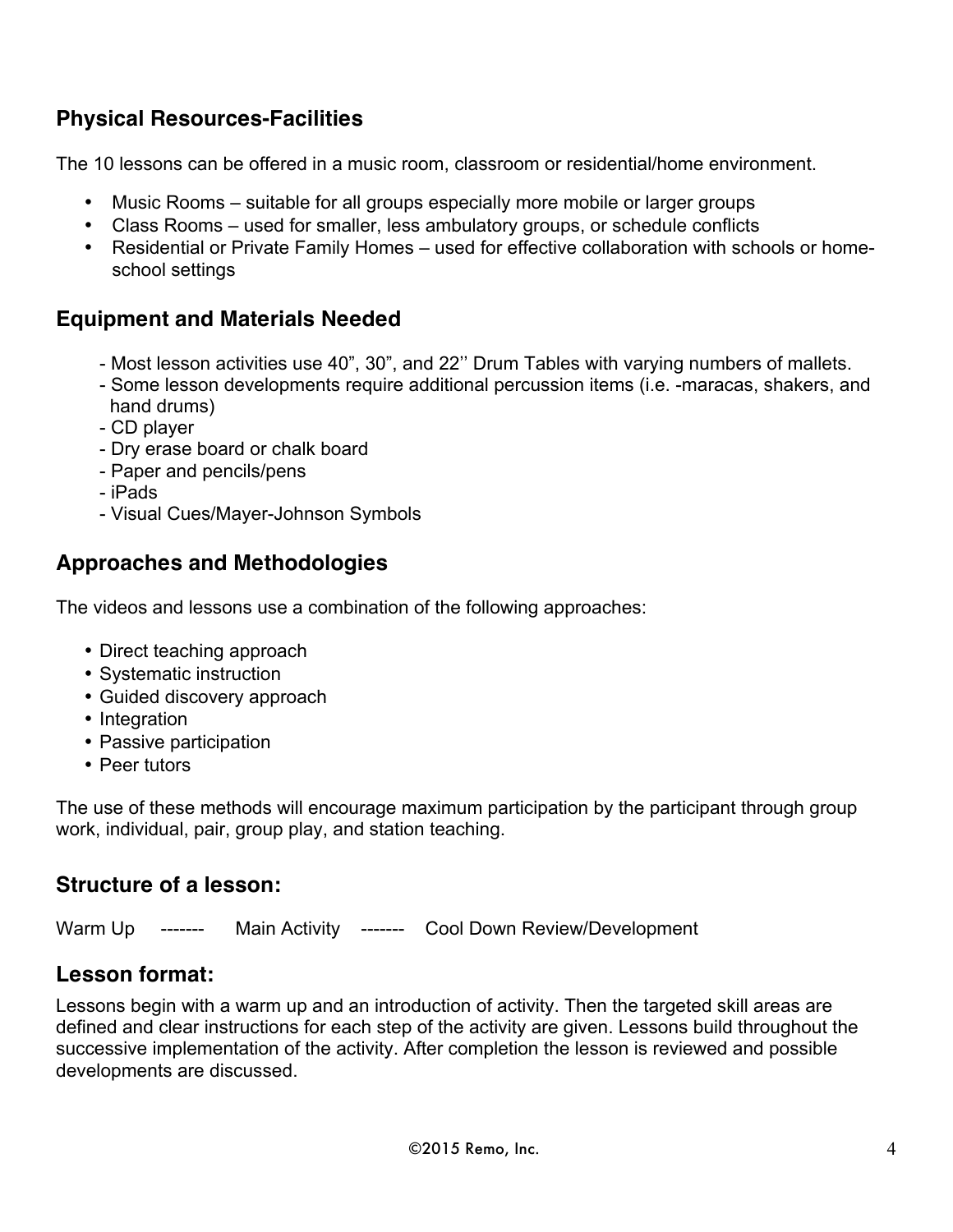## **Assessment and Record Keeping**

Most assessments are done within the lesson by observing, listening, asking questions and giving feedback. Teachers, parents, or care providers will keep their own records of achievements.

Assessments can cover:

- Willingness to participate in activities
- Readiness to engage with a certain activity
- The level of competence in carrying out an activity
- Interest in and attitude about activity
- Willingness to cooperate in individual, pair and group activities

#### Assessment tools are:

- Instructor observation
- Instructor-designed tasks

Assessments can also be designed by instructors to monitor and evaluate progress in the targeting skill areas. These skill areas can very easily be adapted and incorporated for Individual Education Plan (IEP), Individual Transition Plan (ITP) or Individual Service Plan (ISP) goals.

*Music Therapists* use assessment to gain an understanding of the individual's current level of function (strengths and needs) while engaging in a variety of intentional and developmental music experiences. A Music Therapist would be administering that type of assessment and could modify activities (or interventions) to use in conjunction with music therapy goals. Music Therapy assessments can target areas of teacher goals as well as music therapy goals.

#### **Multi-Class Teaching**

Multi-class teaching is a facet of life. Instructors may adapt the curriculum and group participants, as they deem necessary to cater for the various levels in such classes.

#### **Participants with Different Needs**

It is important to acknowledge that each individual has particular needs and all are at different stages of their personal development. We also recognize that for some participation in certain strands of the curriculum may be problematic because of physical, intellectual or emotional difficulties. Every attempt should be made, often with the valued assistance of additional staff, to ensure that all participants experience the richness of the lessons. Please refer to Appendix 2: *Keys to Success* for additional strategies and suggestions.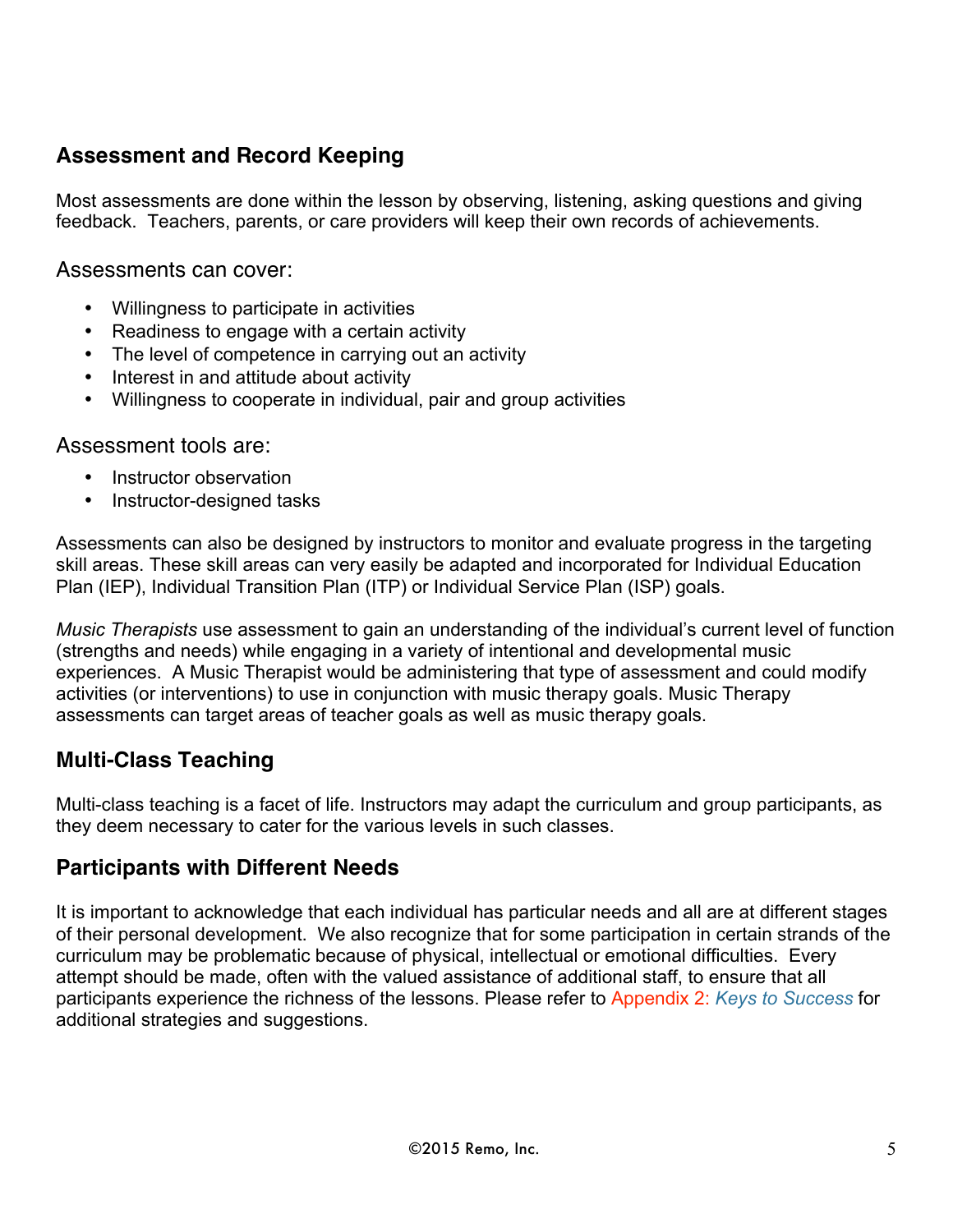## **Linkage and Integration**

Every attempt should be made to link and integrate the various parts of these lessons with other subject areas where appropriate (e.g. IEP, ITP, ISP, Dance, Theatre, Art, and annual concert series) or to reinforce academic subjects, reinforcing Common Core Concepts or other state educational competencies & approaches.

Music Therapist's often work in conjunction with other professionals and disciplines to coordinate treatment and have consistency in the client's/student's therapy process.

#### **Evaluation**

Means of assessing the outcomes of these lessons may include:

- Supervisor and Instructor feedback
- Participant's feedback regarding activity levels, enjoyment and skill development
- Second level Senior Management suggestions/ recommendations
- Family or Caregiver feedback regarding instruction or delivery difficulty

The criteria for evaluating the success of these lessons will be:

- The level of enjoyment exhibited by participants
- The maximum participation by all clients
- The development of targeted skills and understanding
- A balance between social and music activities
- A balance between active and passive activities
- The level of instructor satisfaction in teaching and delivering lessons
- A balance between group and individual activities

#### **About Comfort Sound Technology**

Comfort Sound Technology makes the use of rhythm-based techniques accessible for most clients, even many with significant sound sensitivity. Over two years of testing, participants with sound sensitivity preferred this sound and were willing to engage. During product trials a recurrent theme emerged. Participants with and without sound sensitivity wanted to play and many requested to sit under the drum while it was played. Teachers, therapists and caregivers reported it produced a calming effect on many students/clients with autism and was well received by an overwhelming majority of participants with a variety of physical and intellectual disabilities.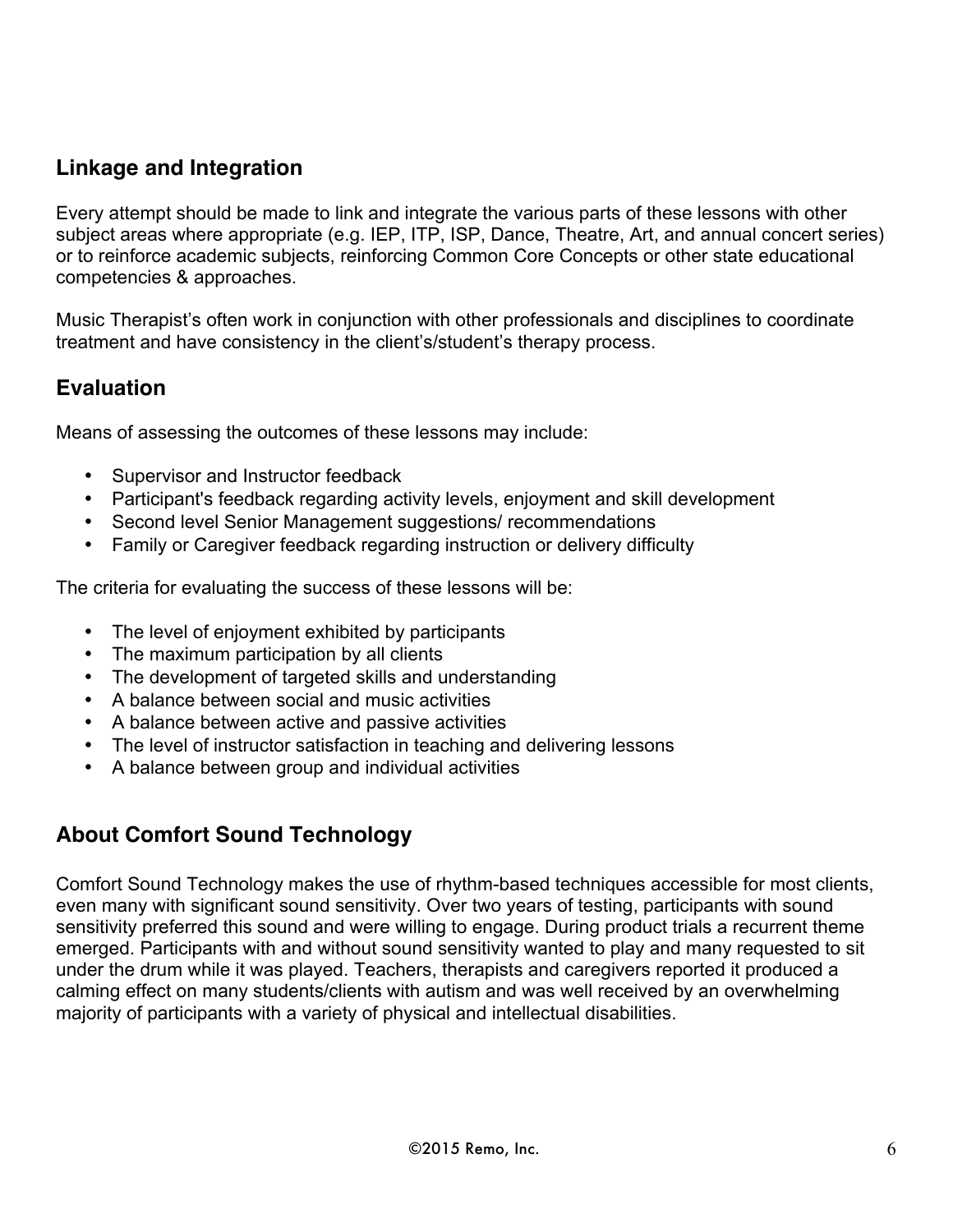#### **Implementation**

#### **Roles and Responsibilities**

Your role, as an Instructor, is equal parts participant, facilitator, and observer; modeling activity and behavior, assisting clients, and observing their reactions. The instructor will coordinate the progress of the strategy, encourage and accept feedback on its implementation, and report to staff/families on findings. Each instructor is responsible for implementing this strategy with his/her own class.

The lessons should be monitored and reviewed by the staff/families throughout to reflect meaningfully on how well the lessons and equipment has been taught and received.

#### **Teaching and Learning**

Most of the teaching in the Drum Table Activities will be conducted in a classroom or in a family setting. Lessons are designed to be easily delivered by teachers, volunteers, interns, caregivers, family member and peer tutors.

#### **When In Session**

Music sessions are designed to be used for 10-45 minutes allowing five minutes for cleanup and transition. Session lengths can be abbreviated or developed depending on needs. When in session, remember to speak in slower hushed tones as much as possible and keep verbal directions simple and clear. This helps our participants to focus on the sounds at hand and also helps our clients observe and respond to non-verbal cues.

#### **Helpful Reminders**

- Participate, model, and have fun.
- Assist instructing with gentle hand over hand guidance when needed.

#### *Music Therapy Disclaimer:*

Music Therapy is the clinical and evidence based use of music interventions to accomplish individual goals within a therapeutic relationship by a credentialed professional. Music Therapists address physical, emotional, cognitive and social needs of individuals.

These lessons are designed to be used for education and/or recreational music. Therapeutic goals can be addressed within these lessons by a board-certified Music Therapist. Access to therapeutic augmentations of activities (interventions or tasks) will be made available to music therapists.

Music Therapists are graduates of colleges or universities with approved music therapy programs, take a national exam and receive their credential that is renewed via CEU'S or exam, every 5 years. If you wish to find a board certified music therapist (MT-BC), please contact AMTA (American Music Therapy Association) at [www.musictherapy.org](http://www.musictherapy.org) or CBMT (Certification Board for Music Therapy) at www.cbmt.org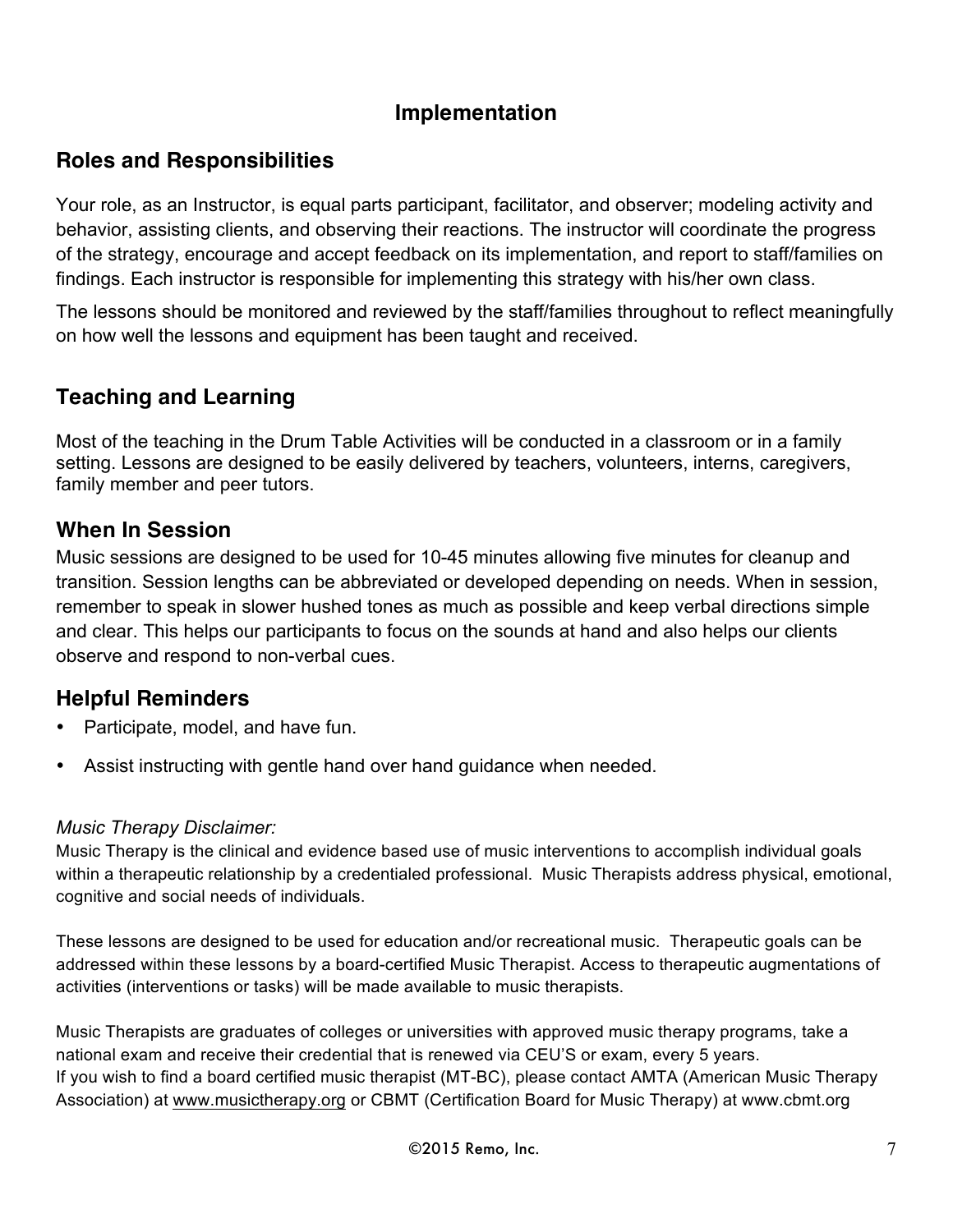## **Activity Benefits**

The Drum Table with Comfort Sound Technology allows for an unlimited medium for the development of education, therapeutic, and recreational activities. The Drum Table can be used with individuals, small groups and in cooperation with other drums. The activities can be adapted to serve even large groups of individuals, accommodating all skill levels, ages, and abilities. It provides an easily accessible, non-intimidating means to create music. Presenting participants with the opportunity to develop their music/social skills and competencies to their full potential. The table is so accessible; many individuals begin playing without instruction or facilitation.

#### **How Instructors and Students Benefit from Drum Activities**

Using the Drum Table and the 10 Drum Table activities can facilitate social, intellectual, and physical development for many participants.

#### **Participant Benefits** May Include:

- 1. To promote physical, social, emotional, creative and intellectual development.
- 2. To develop positive music creation and expression.
- 3. To help in the acquisition of an appropriate range of movement skills in a variety of contexts.
- 4. To promote understanding and knowledge of the various aspects of music.
- 5. To develop an appreciation of movement and music as well as the use of the body as an instrument of expression and creativity.
- 6. To promote enjoyment of, and positive attitudes towards, music and creative expression.
- 7. To feel and express steady beat, move in various ways and with objects, explore the singing voice, and develop melody.

#### **Instructor Benefits** May Include:

- 1. Gain awareness about music creation and expression.
- 2. Learn about rhythm and basic elements of music.
- 3. Have fun making and listening to music.
- 4. Learn how to integrate music in the classroom and home setting.
- 5. Develop ideas and resources to use music in other classroom curriculum.
- 6. Increase usage of music and movement as a medium to build rapport and communication avenues with students.
- 7. Increase linkage and integration to IEP, ITP or ISP goals in the classroom and at home.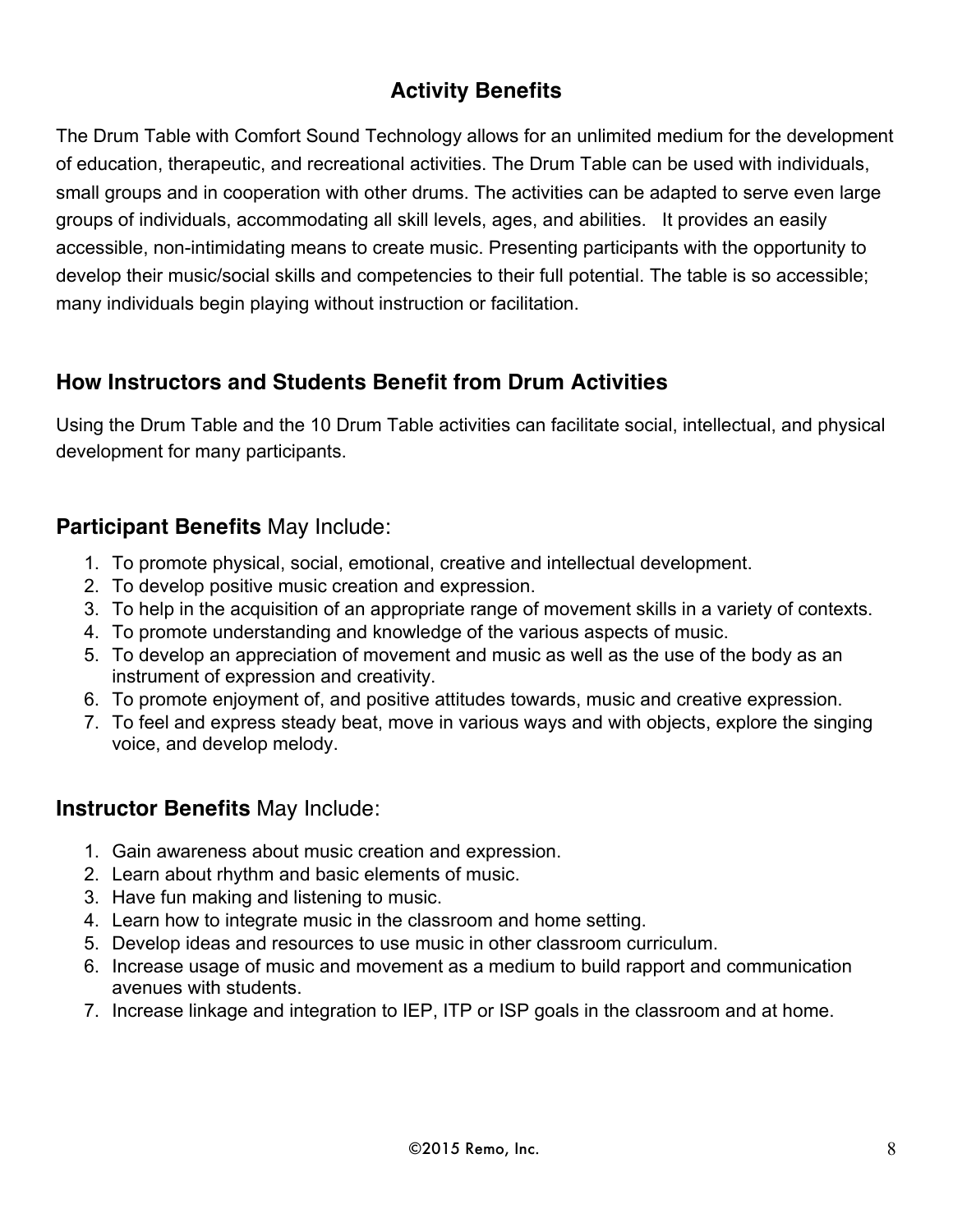## **Activities**

**Introduction: See, Feel & Hear**

- **1. Phrase and Form**
- **2. Play and Pass Counting**
- **3. Play and Pass Rhythm**
- **4. Play and Sing**
- **5. Dynamics and Temp**
- **6. Play Along**
- **7. Making it Rain**
- **8. Rumble in the Jungle**
- **9. XOXO**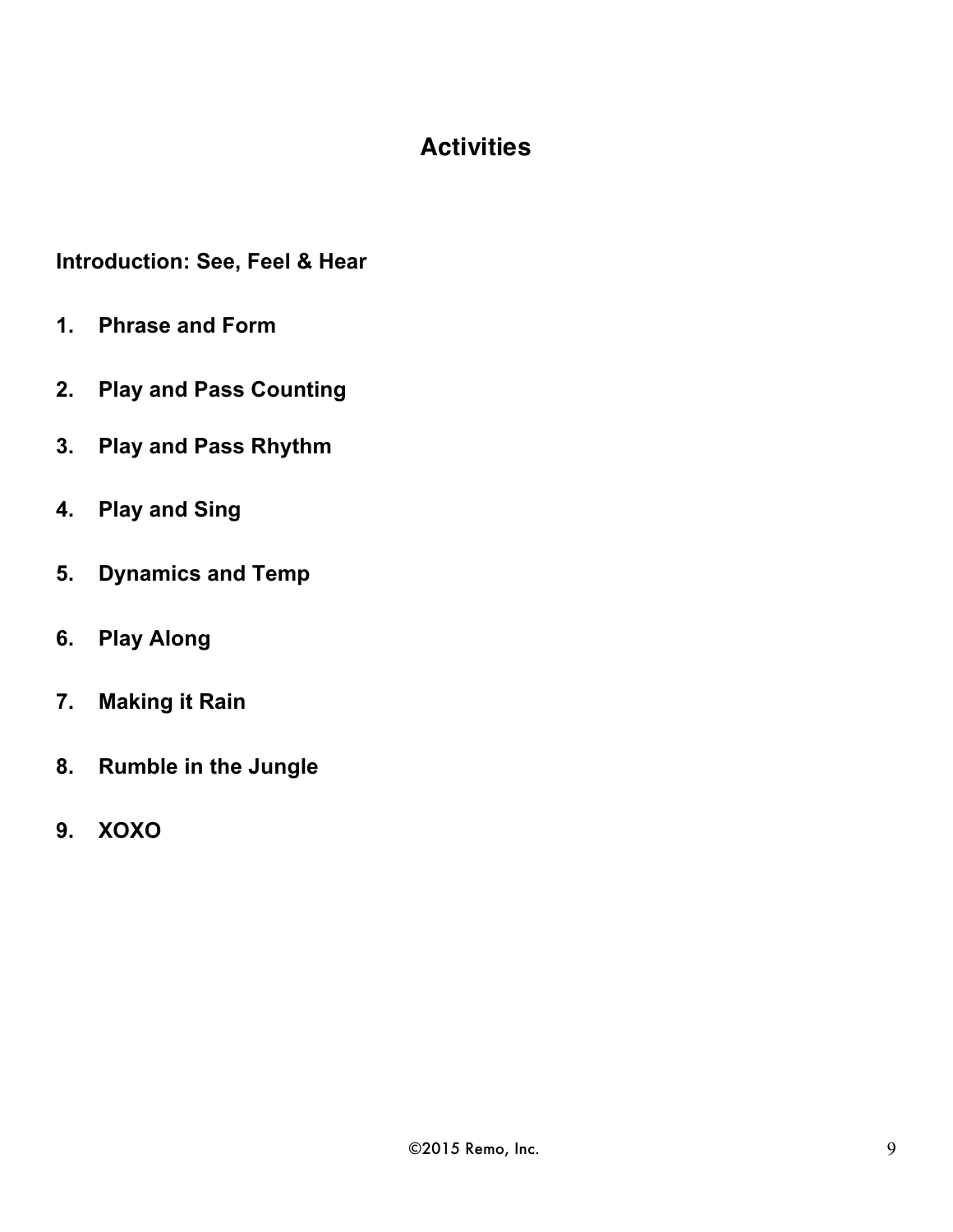## **Appendix 1**

## **Targeted Skill Areas**

The Drum Table with Comfort Sound Technology<sup>TM</sup> can be used to promote and facilitate various areas of development both verbally and nonverbally. Areas that can be addressed include:

## **Communication Skills**

*Auditory perception:* Ability to perceive and respond to auditory signals and sound sources.

*Receptive language:* Ability to understand and follow language and directions.

*Expressive language*: Being able to put thoughts or feelings into words and speech.

*Initiating eye contact:* Actively creating face-to-face social interactions.

*Verbal communication:* Use of words, sounds, speaking, and language in an act of conveying messages, ideas or feelings.

*Nonverbal communication:* Process of receiving visual cues from body language (kinesics) paralanguage, touch, spacial awareness (proxemics) and eye contact (Oculesics: subcategory of kinesics that studies eye related nonverbal communication).

## **Academic Skills**

*Math and pre-math:* Counting, adding, subtracting, and identifying and repeating patterns.

*Musical:* Differentiate volume, tempo, and dynamics. Identify and use beat, rhythm and melody.

**Other:** Symbolic, color, and object identification and recognition. Storytelling and language arts.

## **Cognitive Skills**

*Sequencing:* Understand and execute steps in a task.

*Memory:* Retain and process information and directions.

*Attention span:* Concentrate on tasks and focus for appropriate lengths of time with becoming distracted.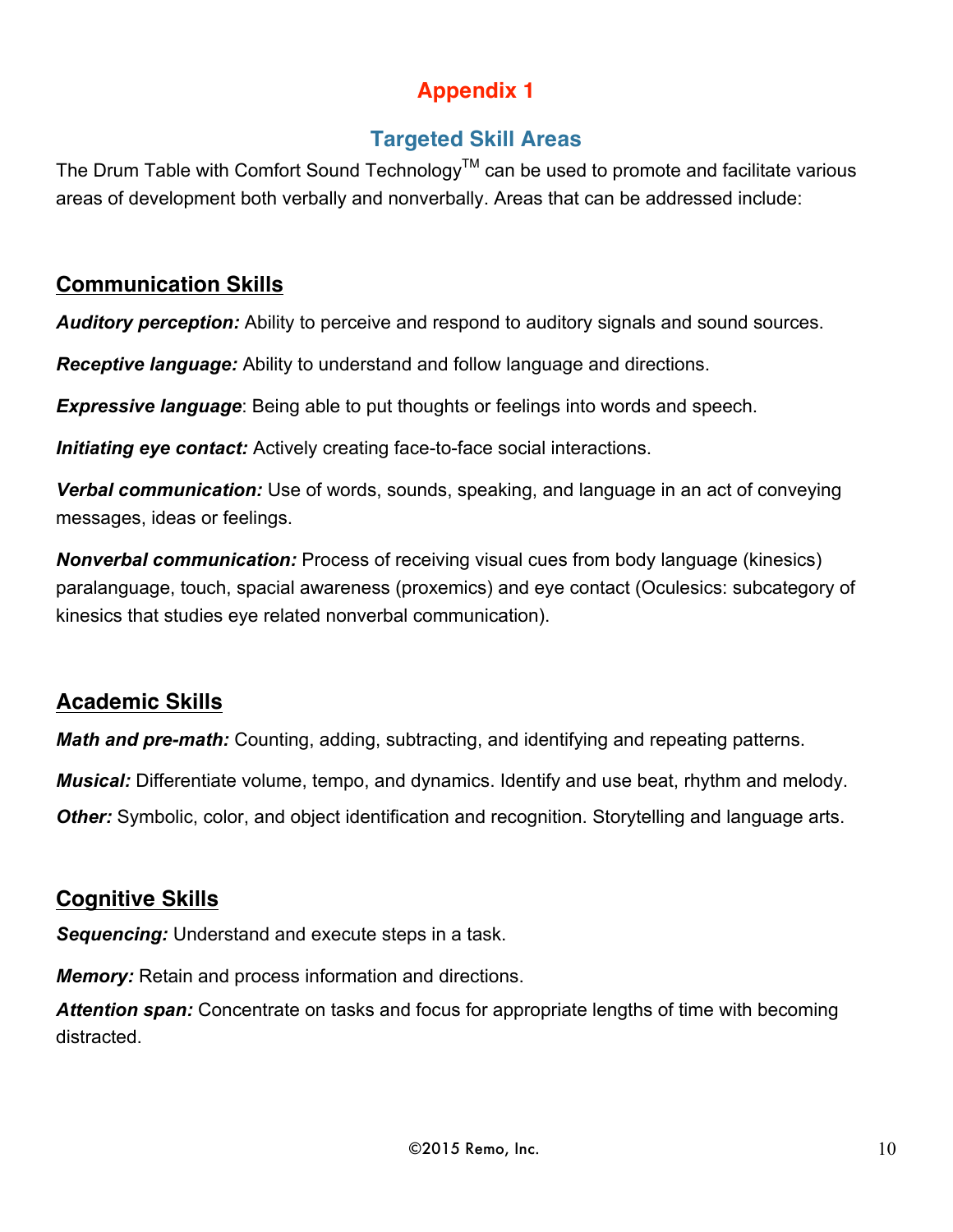## **Sensorimotor Skills**

*Gross motor:* Control or enhance large muscle group and whole body motor development movements.

**Fine motor:** Control or enhance small muscle groups such as grasp and finger dexterity.

*Sensory integration:* Incorporate the use of multiple senses to increase awareness and cognitive connections.

## **Social/Emotional Skills**

**Expressing emotion:** Identify, understand and properly respond to and express emotions.

*Turn-taking:* Patiently follow socially appropriate expectations for listening, observing others and waiting to take a turn at a specific task.

**Teamwork:** Working with others to achieve a goal while demonstrating patience, helpfulness, leading and following skills.

*Impulse control:* Maintain self-control and socially appropriate behavior.

*Self-esteem:* Develop self-confidence, self-awareness and acceptance of others.

#### **Performance/Recreational Skills**

*Imagination/Improvisation:* Form new ideas while learning new skills and techniques.

*Relaxation:* Create or restore a state of wellbeing free of anxiety or tension.

*Music appreciation:* Listen and appreciate qualities of different types of music for use as a creative tool, relaxation and entertainment.

*Performance:* Utilize new skills in a public presentation for entertainment, demonstration or teaching.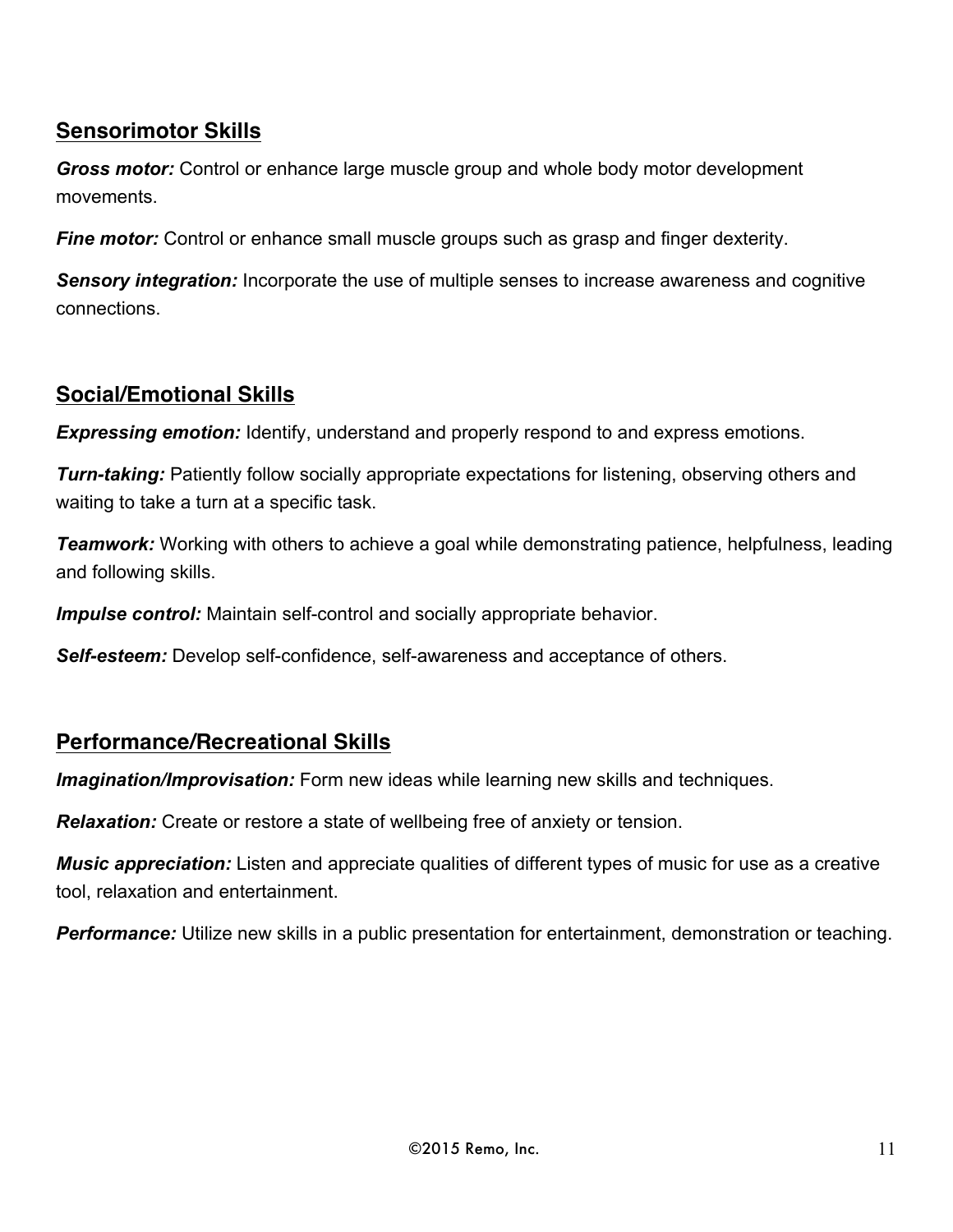## **Appendix 2**

## **Keys to Success**

Working With Students with Developmental Disability and Autism

## **Control the Environment**

Ideally, try to find a consistent dedicated space to hold structured music groups. Preferably a room with limited potential distractions and control over lighting and temperature. Be aware, prepared, and sensitive to possible distractions such as the room's sound environment (how the sound interacts in the room: whether the room reflects or absorbs sounds) as well as doors and windows. Different aspects of the environment can be crucial in the success of a music group.

- Consider sensory needs: vision, hearing, touch and smell
- Seated or standing
- Seating away from noises (e.g., lights, street, hall, computers)
- Use carrel/screens
- Seated with back to windows or doors
- Change lighting (light on desk, back to window)

## **Know Your Students**

Take time to get to know your students and make a point to become informed about their diagnosis, family history, important life changes, and even how their day is going. Knowledge about students can limit unexpected behavioral problems, enhance their response to different activities, and provide a more positive experience for them.

## **Plan Activities**

Using a well-planned curriculum with flexible lesson plan activities and consistent overarching themes provides a great platform for effective classes and new skill acquisition. When planning your lessons take time to review the goals, objectives, and skill areas before and after each session. Be prepared to modify and adapt activities during lessons as many variables can dramatically shape or change group dynamics and individual participation at any moment. Have alternative activities prepared and be ready to improvise at anytime. Review lessons after each session and modify appropriately.

**TIP: Consistent format, time frame, and repetitive reinforcement can aid students in learning new skills.**